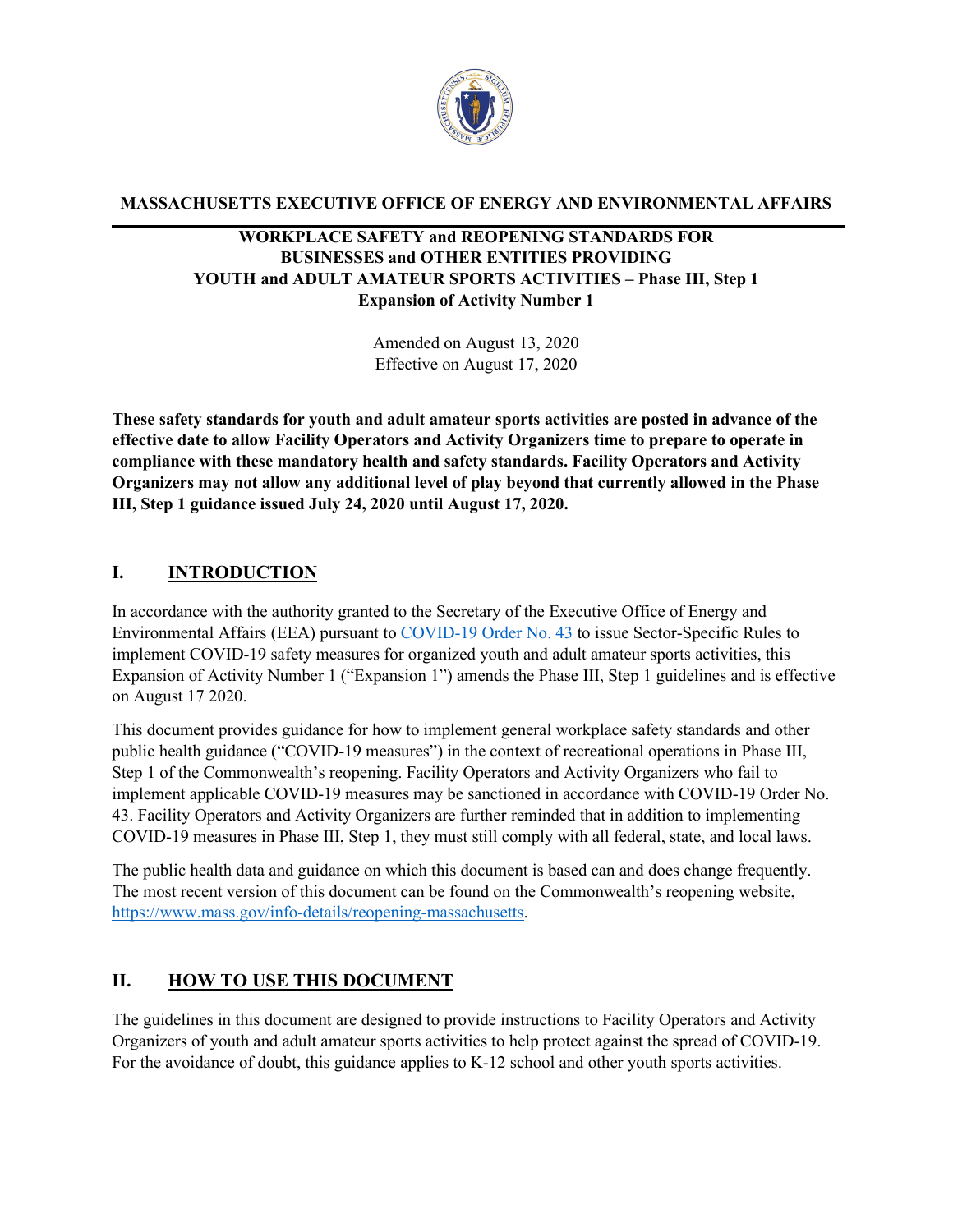

The guidelines that follow include information on: (1) allowable sports and recreational activities; (2) facial covering requirements; and (3) additional safety protocols (e.g., social distancing, hygiene, staffing and operations, and cleaning and disinfecting).

Recognizing that in many instances, activities are organized by one entity and take place at a facility operated by a second entity, this document categorizes guidance based on an entity's role. The guidance provided on safety protocols includes specific guidance for both Facility Operators and Activity Organizers. Entities that organize activities in facilities for which they are responsible should comply with both sets of guidance (Facility Operator Guidance and Activity Organizer Guidance).

# **III. LIMITATIONS ON RECREATIONAL ACTIVITIES DURING PHASE III, STEP 1**

The ability to participate in sports and recreational activities is determined by a combination of: (1) risk of transmission of COVID-19 inherent in the sport or recreational activity itself as traditionally played; (2) level of risk associated with the "Type of Play" without modifications to play; and (3) whether a sport or activity can "Modify Play" to reduce risk. This section covers each of these categories and outlines what activities are allowed to be performed under this Expansion 1 during Phase III, Step 1 as a result.

Facility Operators and Activity Organizers must comply with activity limitations listed herein. For nonorganized sports and recreation, individuals should follow these guidelines, where it applies to their activities. Organizers of athletic and recreational activity competitions or tournaments should follow the competition and tournament guidance herein.

Organizations, businesses, schools, and government entities that operate outdoor or indoor sports facilities, such as athletic fields, courts and other playing surfaces, pools, and sailing and boating facilities, can operate their premises and facilities for use by adults and youth in Phase III, Step 1 provided that the safety measures outlined herein are implemented by Facility Operators and Activity Organizers.

Such athletic facilities subject to this guidance include, but are not limited to:

- Gymnastics Facilities
- Indoor & Outdoor Pools\*
- Indoor and Outdoor Athletic Fields and Courts
- Ice Rinks
- Indoor and Outdoor Tracks
- Indoor Gymnasiums
- Martial Arts & Dance Facilities
- Indoor and Outdoor Racquet Courts
- Indoor and Outdoor Batting Cage Facilities

\*Pool Facilities (both indoor and outdoor) must also ensure compliance with the *[Safety Standards for](https://www.mass.gov/doc/safety-standards-for-public-and-semi-public-swimming-pools/download)  [Public and Semi-Public Pools.](https://www.mass.gov/doc/safety-standards-for-public-and-semi-public-swimming-pools/download)*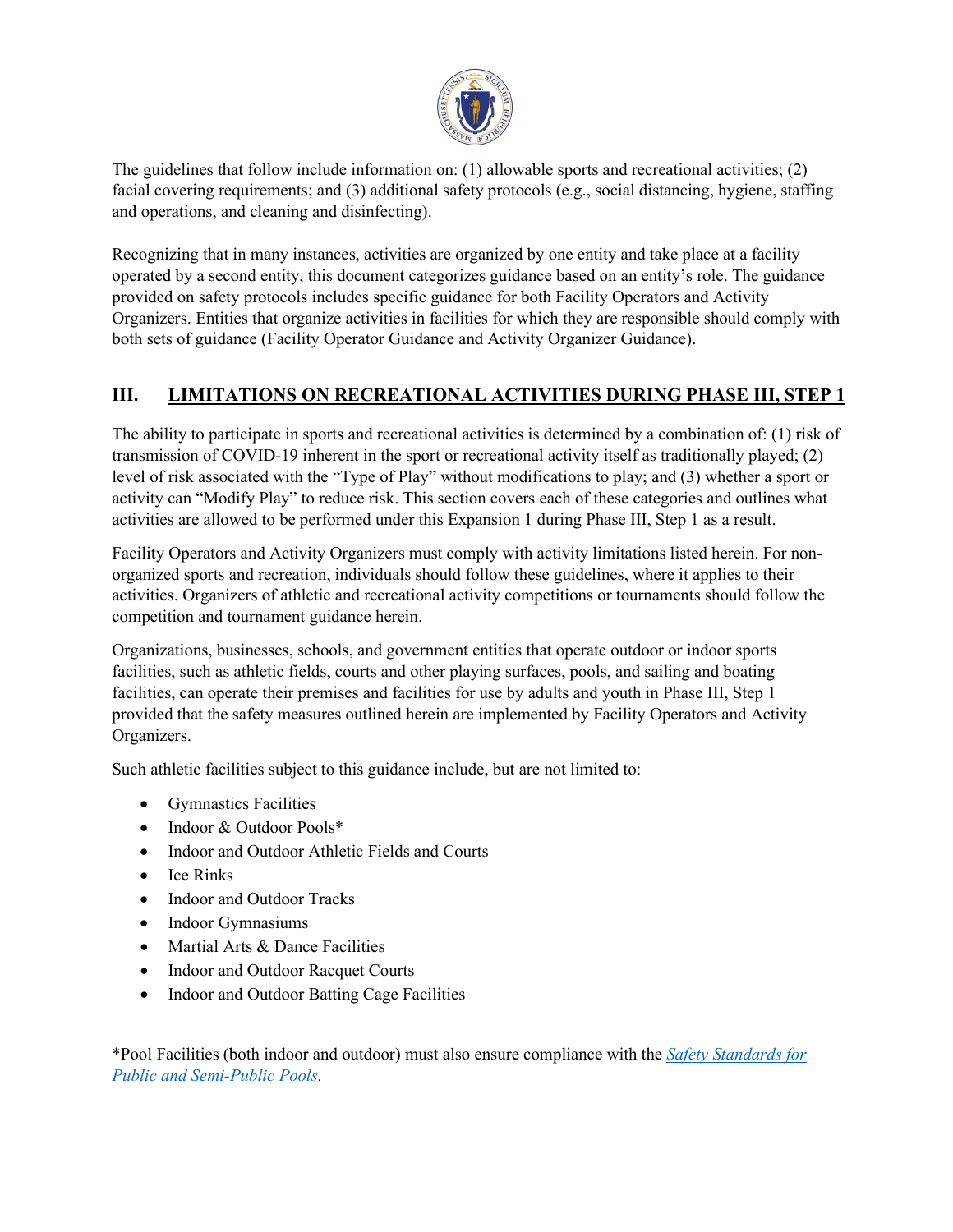

Fitness Centers and Health Clubs must follow the *[Sector Specific Workplace Safety Standards for Fitness](https://www.mass.gov/info-details/safety-standards-and-checklist-fitness-centers-and-health-clubs)  [Centers and Health Clubs to Address COVID-19.](https://www.mass.gov/info-details/safety-standards-and-checklist-fitness-centers-and-health-clubs)*

Recreational camps or other programs that are subject to [105 CMR 430.000](https://www.mass.gov/doc/105-cmr-430-minimum-standards-for-recreational-camps-for-children-state-sanitary-code-chapter/download) must follow the requirements outlined in the *[Massachusetts Child and Youth Service Programs Reopen Approach:](https://eeclead.force.com/resource/1592325278000/Min_Req)  [Minimum Requirements for Health and Safety.](https://eeclead.force.com/resource/1592325278000/Min_Req)* 

# **A. RISK LEVEL OF SPORTS**

Sports and recreational activities are categorized as "**Lower Risk**," "**Moderate Risk**," and "**Higher Risk**" based on the risk of transmission of COVID-19 inherent in the sport or recreational activity itself as traditionally played.

**Lower Risk** sports and recreational activities are characterized by:

- Sports or activities that can be done with social distancing and no physical contact
- Sports or activities that can be done individually

Examples: Tennis, pickleball, swimming, catch, disc golf, golf, individual biking, surfing, horseback riding, individual sailing, fishing, hunting, motor sports, no contact exercise classes, gymnastics, cross country, individual crew

**Moderate Risk** sports and recreational activities are characterized by:

• Sports or activities that involve intermittent close proximity or limited, incidental physical contact between participants

Examples: Baseball, softball, crew, sailing, track and field, running clubs, team swimming, volleyball, dance class, fencing, field hockey, girls' lacrosse, soccer

**Higher Risk** sports and recreational activities are characterized by:

• Sports or activities for which there is a requirement or a substantial likelihood of routine close and/or sustained proximity or deliberate physical contact between participants and a high probability that respiratory particles will be transmitted between participants

Examples: Football, wrestling, rugby, basketball, lacrosse, ice-hockey, competitive cheer, martial arts, ultimate frisbee, boxing, pair figure skating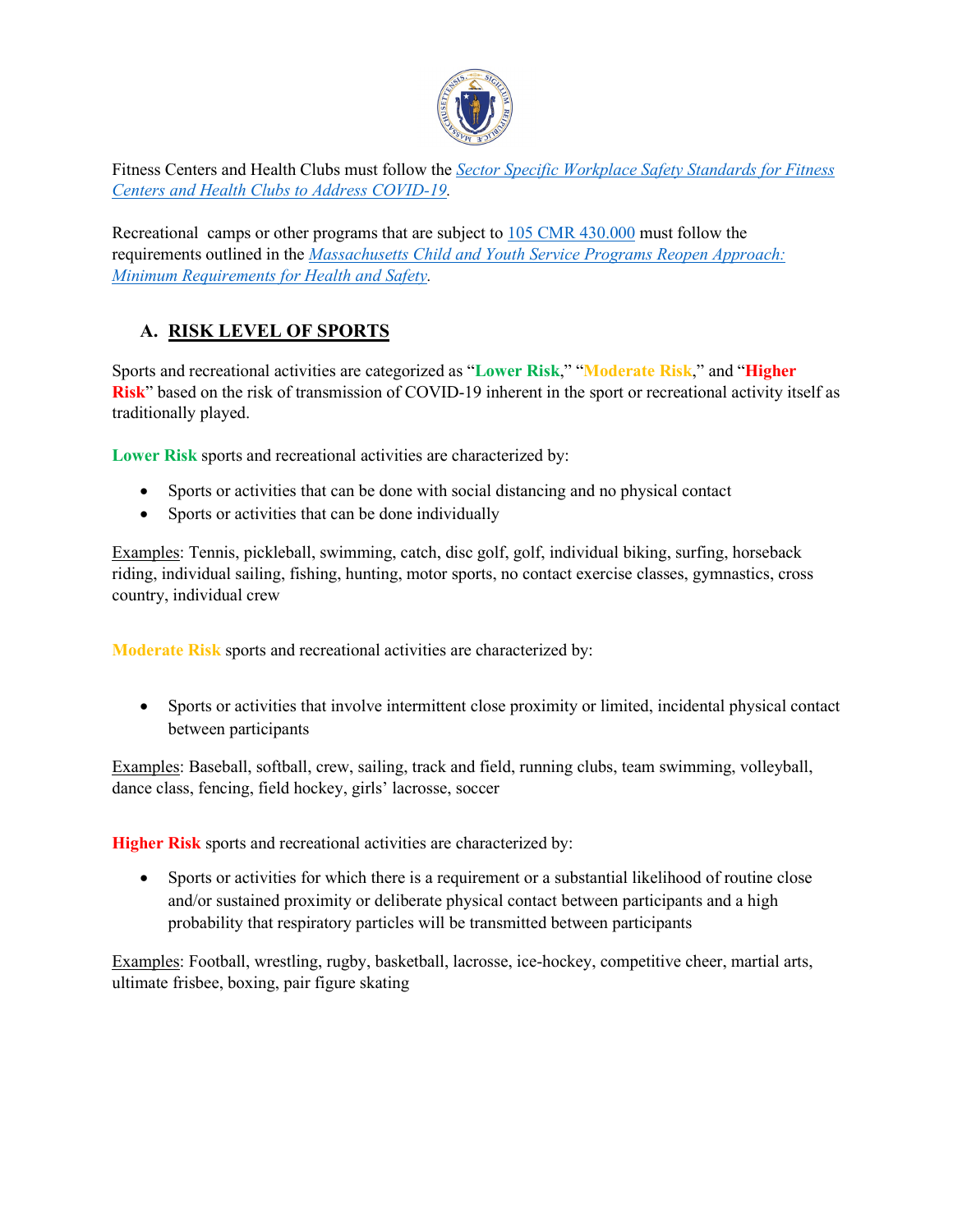

# **B. SPORTS & RECREATIONAL ACTIVITIES ALLOWED BY RISK LEVEL DURING PHASE III, STEP 1**

The risk associated with an activity is also dependent on the type of play. The following types of play are defined by level from least to greatest risk.

- **Level 1**: Individual or socially distanced group activities (non-contact workouts, aerobic conditioning, individual skill work, and drills)
- **Level 2**: Competitive Practices (Intra-team/group games, contact drills, and scrimmages)
- **Level 3**: Competitions (Inter-team games, meets, matches, races, etc.)
- **Level 4**: Tournaments (Outdoor only)

In Phase III, Step 1, through this Expansion 1 sports and recreational activities are subject to the limitations and guidelines set forth below:

- Sports and activities included in the **Lower Risk** category can participate in **Level 1, 2, 3, and 4**  type of play.
- Sports and activities included in the **Moderate Risk** category can participate in **Level 1 as traditionally played.** Level 2 and Level 3 play are only allowed if the Minimum Mandatory Standards for Modification to Play are met.
- Sports and activities included in the **Higher Risk** category can participate in **Level 1 as traditionally played.** Level 2 and Level 3 play are only allowed if the Minimum Mandatory Standards for Modification to Play are met.

# **C. MINIMUM MANDATORY STANDARDS FOR MODIFICATION TO PLAY**

All Facility Operators and Activity Organizers of **Moderate** and **Higher** risk sports and activities **must** develop and implement sport-specific modifications to play to minimize the risk of transmission of infection among participants.

There will always remain an inherent risk in participating in sports. To plan activities and implement modifications to minimize risk, Facility Operators and Activity Organizers must consider the following:

- $\div$  Identify measures that can be implemented to significantly limit contact and increase physical distancing. Modify play and practice as much as possible to keep players spaced 6 feet apart for the majority of a game or practice.
- $\bullet$  Conduct the activity or sport outdoors where possible, as outdoor participation is generally safer than indoors and allows for greater distancing.
- Shorten activities, practices, and game play or perform the activity with fewer participants to the extent possible.
- Modify the activity or sport to reduce the sharing of equipment or to allow for cleaning of shared equipment between participants.
- $\triangleleft$  Incorporate protective equipment in a safe manner to further reduce the spread of respiratory particles.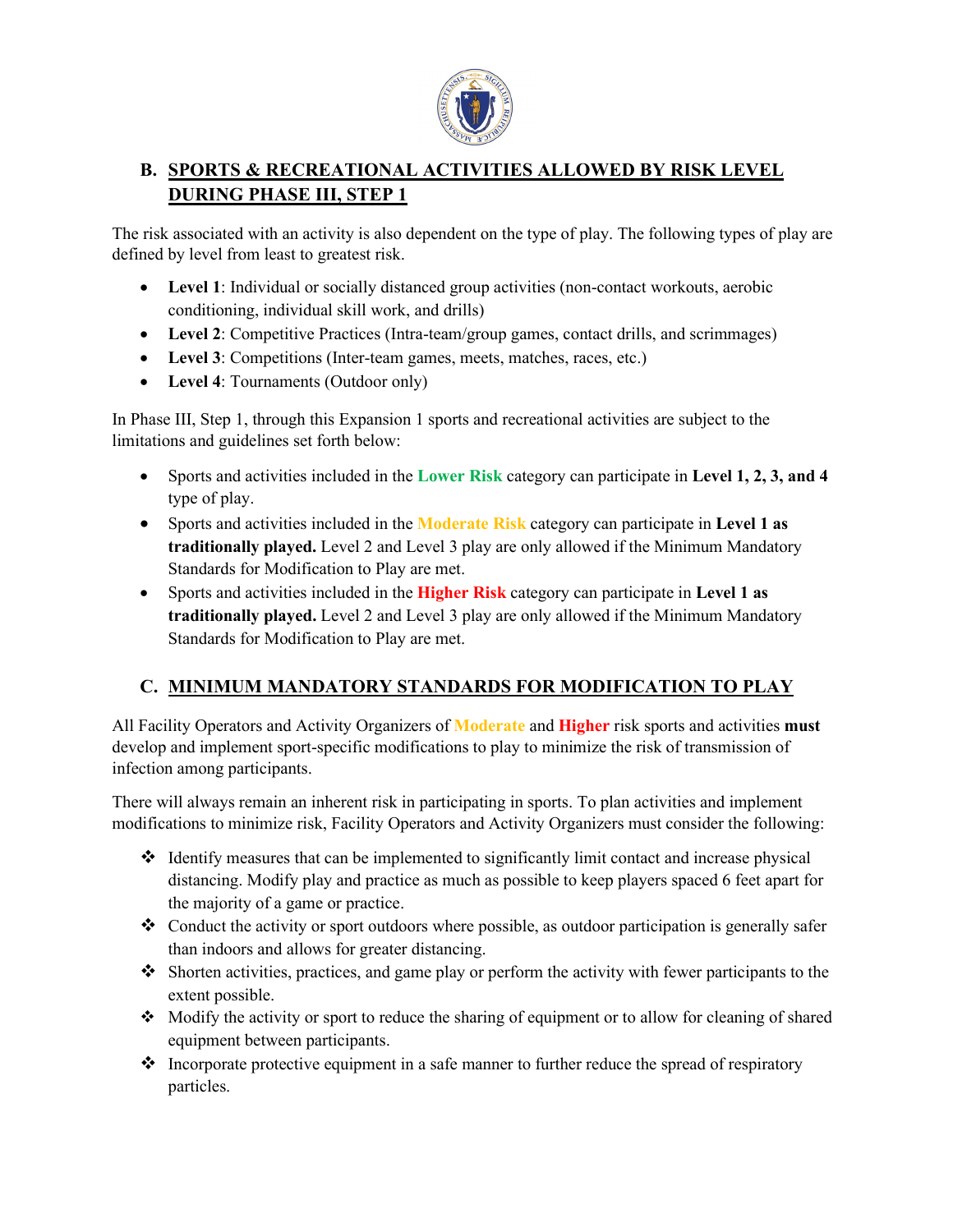

Notwithstanding the above considerations, the below minimum standards for modifications **must** be met in order for **Moderate** and **Higher** risk sports to engage in **Level 2** or **Level 3** play. See the Appendix for additional representation of the below guidance.

# **i. Mandatory Modifications for Level 2 and Level 3 Play**

In order for **Moderate** and **Higher** risk activities and sports to engage in Level 2 and Level 3 play, Facility Operators and Activity Organizers must:

- **Modify Play to Limit Contact or Increase Distancing for Participants** where there is intermittent close participant proximity and/or sustained face to face contact between participants. Modifications should strive to keep participants 6 feet apart for the majority of play and must eliminate all deliberate contact. Such modifications include, for example:
	- o **Stagger Starts:** In race-like activities where players typically start or finish together, modifications must include staggered starts to avoid close contact. Starting lines should also be adjusted to allow for 6 feet distancing between participants at the start (e.g., have runners in every other lane, spacing competitors on start line 6 feet apart). If space is limited, staggered start times should be used to allow appropriate spacing for participants for each starting group.
	- o **Eliminate Deliberate Contact:** Deliberate close contact must be eliminated. Deliberate close contact includes but is not limited to collisions, body checking, tackling, blocking, and racing/riding in packs.
	- o **Minimize Intermittent Contact:** Game situations that result in intermittent close physical or face-to-face contact must be modified or eliminated, including: restarts, faceoffs, throw-ins, scrums for the ball/puck, or similar activities. These activities may be allowed if face masks are used during contact (e.g., face-offs could take place with face masks worn by each player involved).

Those activities and sports that **cannot** modify play as outlined above cannot engage in **Level 3** play but may be able to participate in **Level 2** play **IF** they can incorporate the below modifications.

# **ii. Mandatory Modifications for Modified Level 2 Play (for Sports that Cannot Modify Play to Limit Contact or Increase Distancing)**

**Moderate** and **Higher** risk activities and sports that cannot implement the mandatory modifications as described above, can participate in modified **Level 2** play. **Level 2** play can take place for sports with close physical or face to face contact using a cohort concept for competitive contact practices or training, provided that Facility Operators and Activity Organizers meet the following minimum requirements:

• Training activities must be performed in "cohorts" of the same small group of individuals that performs all training activities together and without interacting with other individuals or cohorts.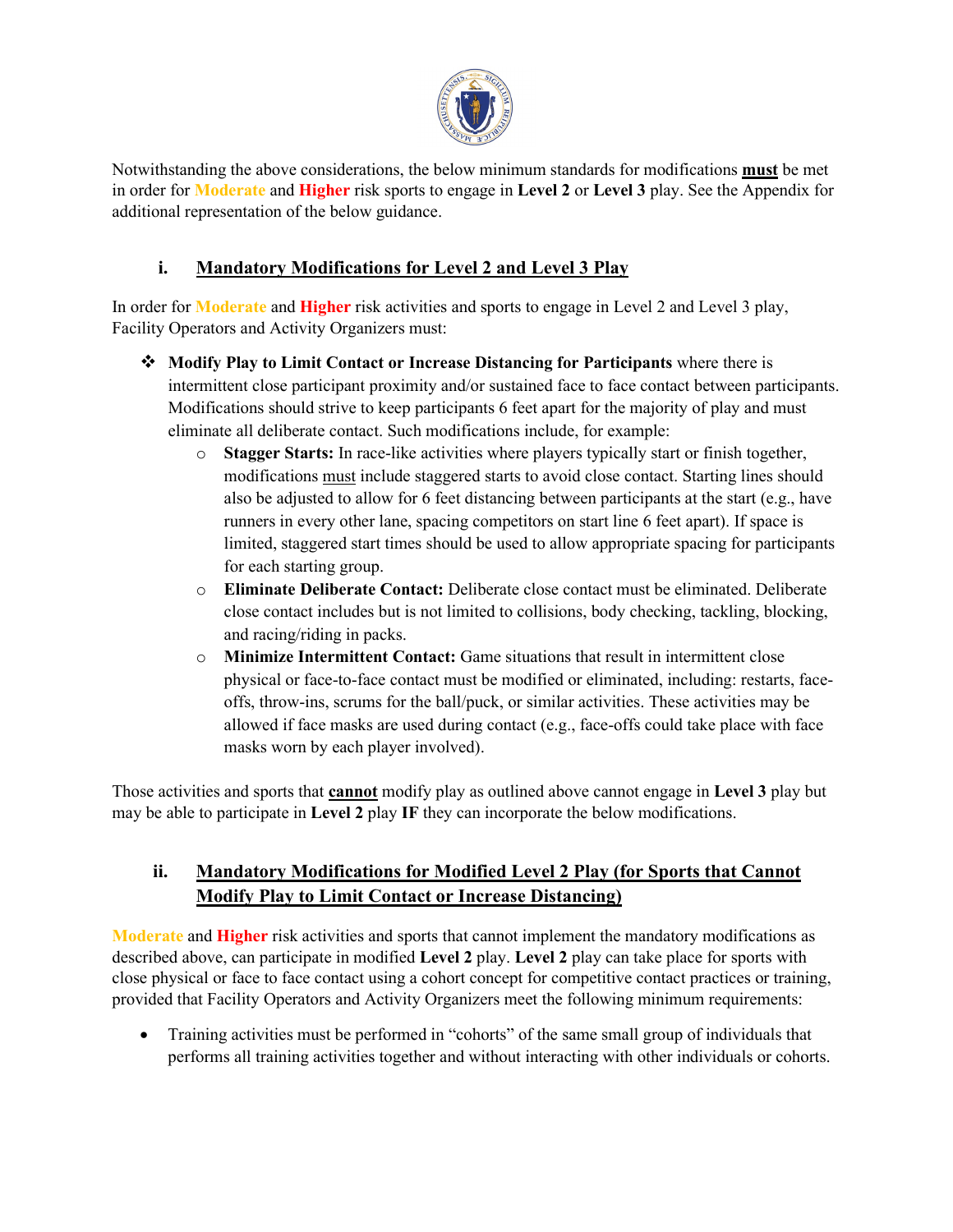

- Cohorts can be **no larger than ten (10) participants** and the same cohort assignments must be used for every training session or class. Participants cannot be a member of multiple cohorts, nor can cohort assignments rotate.
- Training areas or boundaries must be marked so that training **cohorts are separated in all directions by at least 14 feet**. Class sizes should be capped by the number of available training areas based on the size of the facility and in no event more than 25 people on a playing surface.
- A cohort can compete against other cohorts if each cohort performs separately from other cohorts (e.g., pair figure skating, or small group synchronized swimming) and no contact occurs between cohorts.

# **D. LEVEL 3 AND LEVEL 4 PLAY – COMPETITION AND TOURNAMENT REQUIREMENTS**

For the purposes of these guidelines, a "**Competition**" is defined as multiple participants or two teams competing against one another in a single contest. A competition includes inter-team games, matches, shows, meets, and races. Teams are limited to competing against a single opposing team per day. A team may play multiple competitions against the same team in a single day, however there may be no competitions with additional teams.

A "**Tournament**" is a formal contest that consists of multiple competitions or a series of games between multiple persons or teams, that might include multiple stages, played in a condensed period of time, such as over the course of a single day or multiple days in a row. For the avoidance of doubt, a series of games is still a tournament even if there is a lack of an overall prize, scores, eliminations, brackets, or otherwise.

In Phase III, Step 1, only outdoor Tournaments are allowed for **Lower Risk Sports**.

Competition and Tournament Organizers must adhere to the following:

- **Outdoor Competitions & Tournaments Capacity Limits**:
	- o No more than 25 players on any surface/playing area for team/group sports.
	- o No more than 50 people excluding players, coaches, referees, or facility/activity workers in the aggregate in, on, or surrounding any surface/playing area or start/finish lines at any one time, provided that there is adequate space for all players, coaches, referees, facility/activity workers and spectators to maintain at least six feet social distancing, recognizing that for some moderate and high risk sports intermittent and limited contact may occur for players.
	- o Spectators must wear facial coverings and maintain six feet of social distance at all times.
	- $\circ$  For competitions and tournaments in the water, the aforementioned limitations apply to any applicable activities on land.
	- o No spectators are allowed for sports and activities played by individuals 21 years and older.
- **Indoor Competition Capacity Limits**: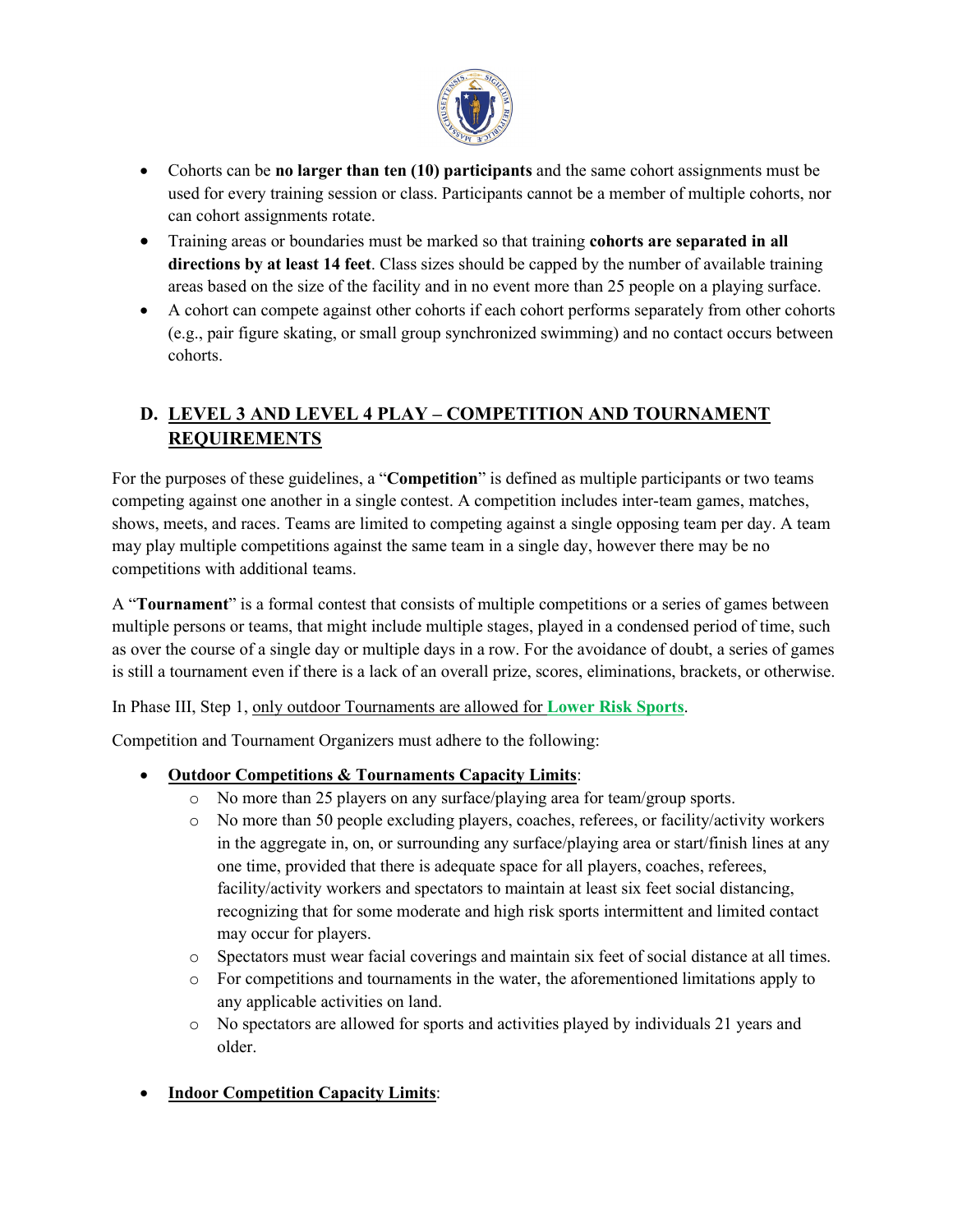

- o No more than 25 players on any surface/playing area for team/group sports.
- $\circ$  If an indoor facility has a chaperone or spectator viewing area which allows for at least six feet social distancing between spectators and the presence of spectators plus players, coaches, referees, and facility/activity workers does not cause the facility to exceed more than 40% of the maximum occupancy for the indoor facility, then 1 spectator per player under 21 years old is allowed to attend.
- o Spectators must wear facial coverings and maintain six feet of social distance at all times.
- $\circ$  For indoor competitions in the water, the aforementioned limitations apply to any applicable activities on land.
- o No spectators are allowed for sports and activities played by individuals 21 years and older.

## • **Multiple Playing Surface Capacity Limits:**

- o For facilities with multiple fields, surfaces, courts, etc. the above capacity limitations for Outdoor Competitions & Tournaments and Indoor Competitions shall apply per playing field, surface, court, etc. provided that there is adequate spacing for at least six feet social distancing for all individuals, including those at adjacent fields, surfaces, courts, etc.
- o Activity Organizers should set Competition and Tournament schedules with a time buffer to prevent the overlap of competitions at any one time and to allow for disinfecting of equipment and cleaning of commonly touched surfaces, if necessary. Games should end in a draw if time expires.
- o For facilities with multiple fields, surfaces, courts, etc. Facility Operators and Activity Organizers should mark off designated areas for spectators for each field, surface, court, etc. to minimize the overlap of spectators from adjacent fields, surfaces, courts, etc.

# **IV. PROTECTIVE EQUIPMENT AND FACIAL COVERINGS FOR ALL SPORTS**

While limiting proximity of participants is the first line of defense to reduce the risk of transmission, Facility Operators and Activity Organizers must require facial coverings to be worn by all participants except:

- During high intensity aerobic or anerobic activities, swimming, water polo, water aerobics or other sports where individuals are in the water; or
- When distancing of 6 feet or more is possible between participants whenever feasible; or
- For individuals that are unable to wear a face covering due to a medical condition or disability

Otherwise, Activity Organizers must require facial coverings to be worn while engaged in an activity wherever possible. Some sports by their nature involve intense aerobic activity throughout play. For these sports, it is required that players use facial coverings when possible, taking frequent breaks when they are out of proximity to other players using caution to avoid touching the front or inside of the face covering by using the ties or ear loops to remove and replace. For example, soccer players should have facial coverings with them at all times, and where possible play with the facial covering on, removing it for long runs down the field, for plays without close contact, and in the goal; baseball/softball batters must wear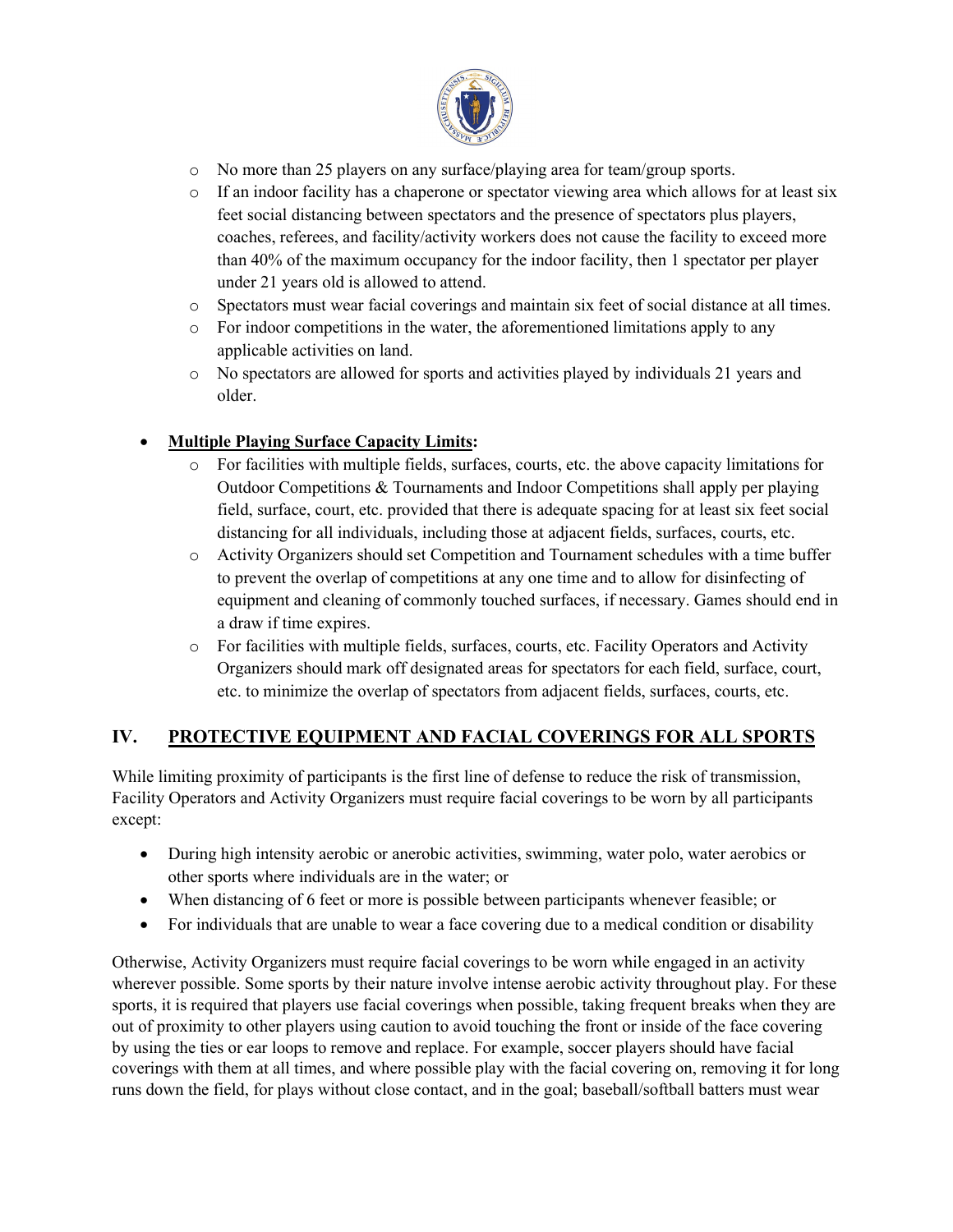

facial coverings while at bat; lacrosse or hockey players participating in face-offs must wear facial coverings. Participants for all sports must wear facial coverings on the bench at all times and in any huddles or time-outs.

Coaches, staff, referees, umpires, and other officials are required to wear facial coverings and maintain social distancing of 6 feet from players, coaches, spectators, and other persons at all times.

## **V. REQUIRED SAFETY PROTOCOLS**

All Facility Operators and Activity Organizers must incorporate the following standards for social distancing, hygiene, staffing and operations, and cleaning and disinfecting into sports across all risk categories.

# **A. SOCIAL DISTANCING**

Facility Operator Guidance

- Indoor and outdoor athletic facilities may operate their facilities for use by youth and adult amateur sports activities and programs.
- $\cdot$  Indoor facilities must limit capacity to no more than 40% of the building's maximum permitted occupancy and ensure adequate social distancing of at least 6 feet for all visitors and staff.
- For team and group sports, no more than 25 players or participants can be on a single playing surface/area/court at any one time. The number of coaches and staff should be limited. Larger playing areas and surfaces, such as athletic fields, tracks, facilities that have multiple courts or playing areas, may be used by more than one group of 25 at one time, provided that adequate social distancing and group separation can be maintained. To ensure group separation, groups must be spaced at least 14 feet apart while sharing a single playing surface, court or field.
- $\div$  For outdoor facilities: Spectators must maintain distance of at least 6 feet between spectator groups. Operators are encouraged to mark off spectator/chaperone viewing sites to allow for social distancing and all spectators must be at least 6 feet away from the playing field, court, or activity area. Spectators must wear facial coverings or masks.
- For indoor facilities: If an indoor facility has a chaperone or spectator viewing area which allows for at least 6 feet social distancing between spectators and if the presence of spectators plus players/coaches as well as staff does not cause the facility to exceed more than 40% of the maximum occupancy for the indoor facility, then 1 spectator per player under 21 years old is allowed. Operators are encouraged to mark off spectator/chaperone viewing sites to allow for social distancing. Spectators must maintain distance of at least 6 feet between spectator groups. Spectators must wear facial coverings.
- Locker rooms and changing areas may open in Phase III, Step 1, but should be limited to 50% capacity. Operators should ensure that users can abide by capacity restrictions and social distancing standards and establish signage and visual guidelines. Signage should remind users to limit time spent in enclosed area. Locker room users must use facial coverings or masks whenever possible and safe to do so.
- $\div$  Indoor showers should remain closed in Phase III, Step 1. Indoor and outdoor pool facilities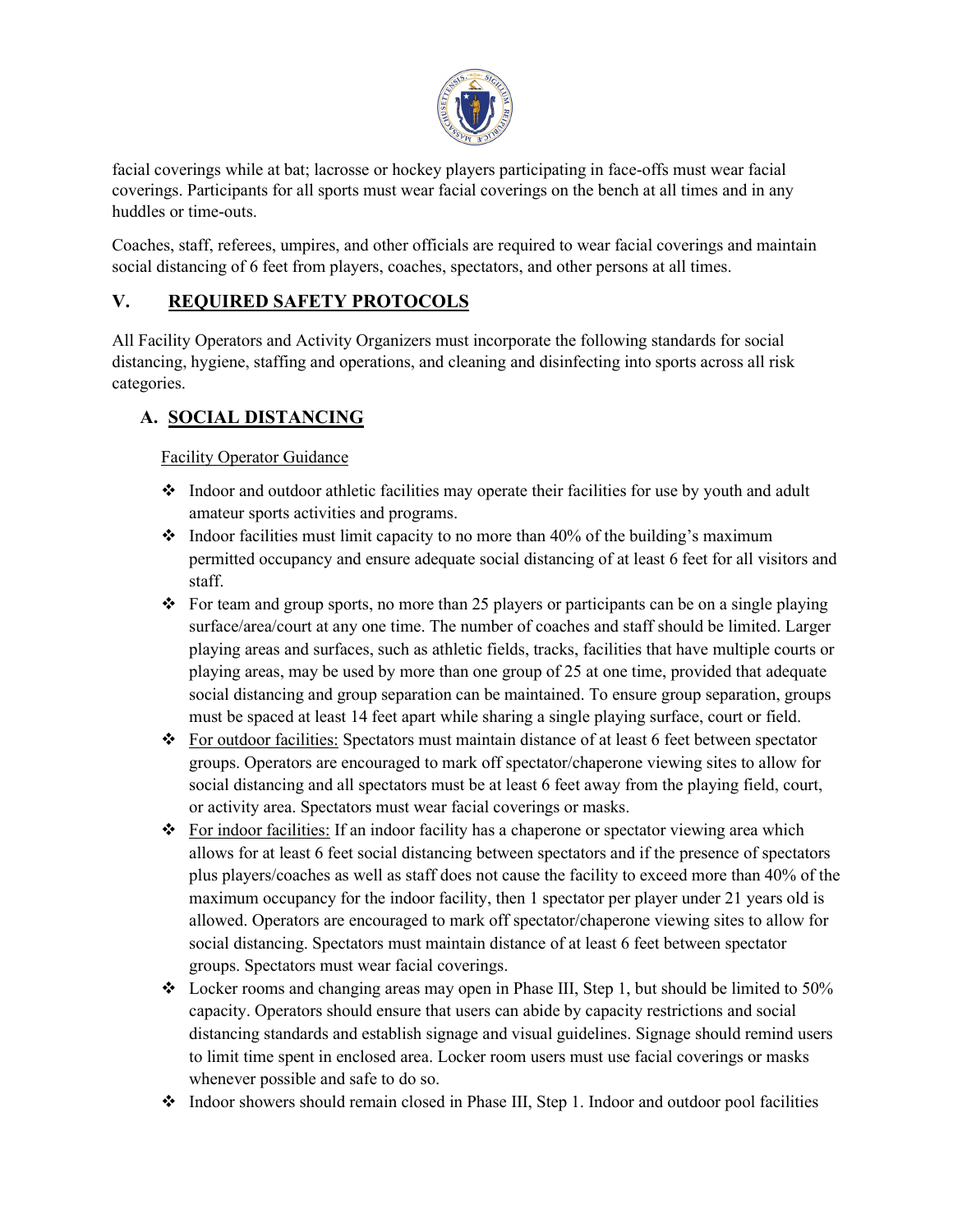

must provide access showers to swimmers prior to swimming in compliance with 105 CMR 435. If outdoor showers are not available, facilities may meet this requirement by providing access to indoor showers. If outdoor showers are available, facilities should keep indoor showers closed.

- $\div$  Limit any nonessential visitors, spectators, staff, volunteers, and activities involving external groups or organizations as much as possible. While indoors, visitors, spectators, volunteers, and staff must wear facial coverings.
- $\bullet$  Where feasible, indoor facilities should institute one-way entrance and exits while adhering to established fire and building codes.
- $\div$  Indoor and outdoor batting cage facilities shall ensure adequate social distancing between each cage, such as limiting use to every other cage.
- $\triangle$  Access to equipment storage and office space should be limited to employees only. First aid kits should be available at the playing area or court rather than in an office, where possible.
- Operators should ensure that individuals are not congregating in common areas or parking lots following practices or events.

#### Activity Organizer Guidance

- For team and group sports, no more than 25 players or participants can be on a single playing surface/area/court at any one time. The number of coaches and staff should be limited. Larger playing areas and surfaces, such as athletic fields, tracks, facilities that have multiple courts or playing areas, may be used by more than one group of 25 at one time, provided that adequate social distance and group separation can be maintained. To ensure group separation, groups must be spaced at least 14 feet apart while sharing a single playing surface, court or field.
- **Dugouts, benches & bleachers are allowed to open only if six feet of distance can be maintained between each participant at all times** and they can be thoroughly cleaned before and after every use.
- Sportsmanship should continue in a touchless manner no handshakes/slaps/fist bumps.
- $\div$  If social distancing is not possible in an athletic facility, chaperones/spectators may be asked to wait outside the facility until an activity is completed.
- Activity Organizers should ensure that individuals are not congregating in common areas or parking lots following practices or events.
- $\bullet$  Once athletes have completed their competition or activity, they must leave the area if another team is taking the field or using the playing surface to ensure adequate space for distancing.

## **B. HYGIENE**

## Facility Operator Guidance

 $\div$  If any equipment is provided by the Operator, the Operator must clean and disinfect shared equipment at the end of a practice or competition session using a product from the list of [disinfectants meeting EPA criteria for use against the novel coronavirus.](https://www.epa.gov/pesticide-registration/list-n-disinfectants-use-against-sars-cov-2)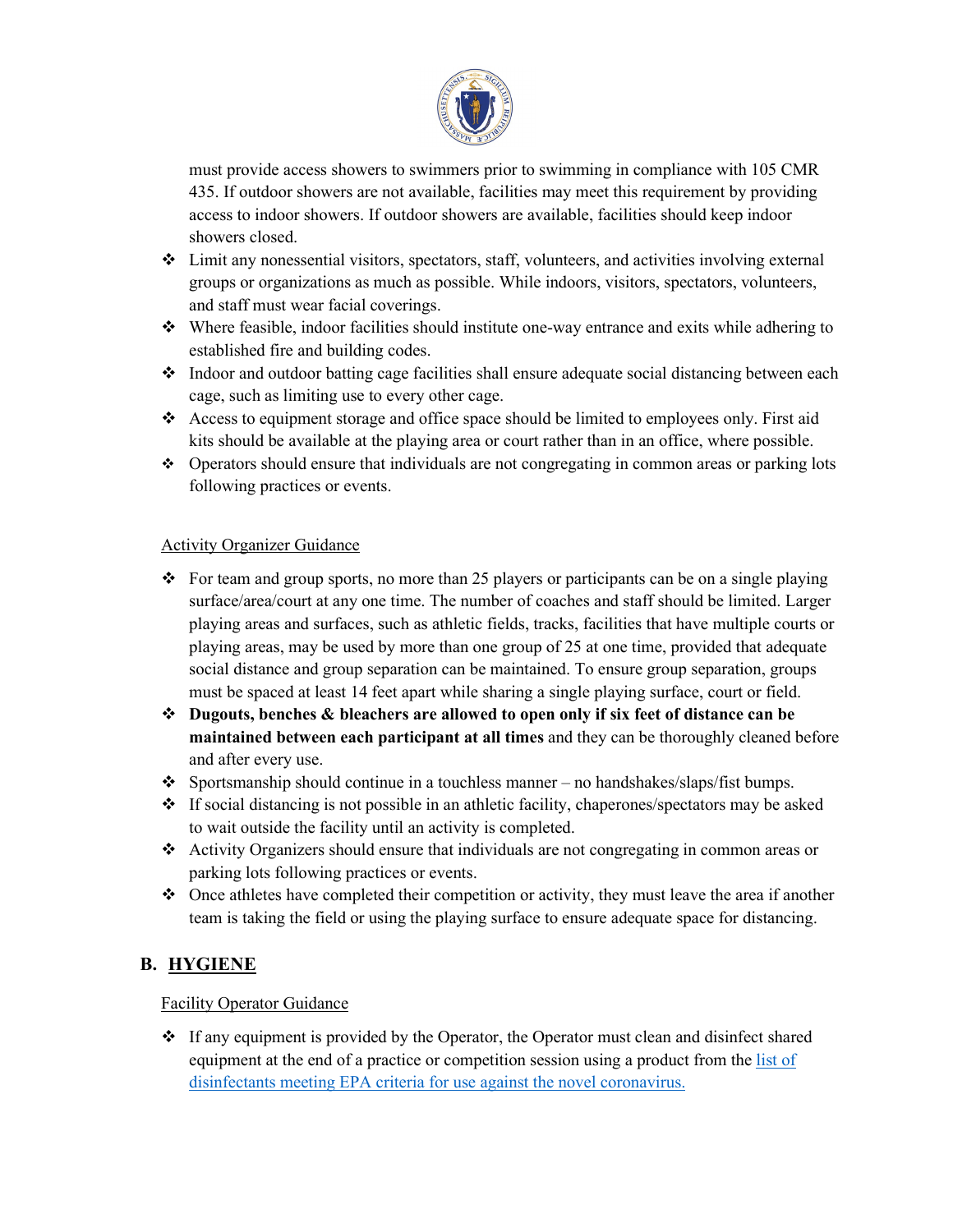

- $\bullet$  Indoor facilities must provide access to handwashing facilities on site, including soap and running water, and allow sufficient break time for staff and participants to wash hands frequently; alcohol-based hand sanitizers with at least 60% alcohol may be used as an alternative.
- $\triangleleft$  All facilities must supply employees with adequate cleaning products (e.g., sanitizer, disinfecting wipes).
- $\bullet$  Operators must post visible signage throughout the site to remind employees and visitors of hygiene and safety protocols.
- Allow water fountains to be used as refill stations only, provided that social distancing can be maintained. Customers and workers should bring their own water bottles or purchase from the business.
- Any concessions or food service must follow the [Safety Standards for Restaurants.](https://www.mass.gov/info-details/safety-standards-and-checklist-restaurants)

## Activity Organizer Guidance

- $\bullet$  Organizers must ensure that any shared personal equipment is disinfected before use by each individual using a product from th[e list of disinfectants meeting EPA criteria for use against](https://www.epa.gov/pesticide-registration/list-n-disinfectants-use-against-sars-cov-2)  [the novel coronavirus.](https://www.epa.gov/pesticide-registration/list-n-disinfectants-use-against-sars-cov-2) Personal equipment includes all gear that is worn by players (e.g., gloves, helmets, masks, skates, footwear, pads, etc.).
- Organizers should minimize sharing of other equipment, and clean and disinfect all shared equipment at the end of a practice session using a product from th[e list of disinfectants](https://www.epa.gov/pesticide-registration/list-n-disinfectants-use-against-sars-cov-2)  [meeting EPA criteria for use against the novel coronavirus.](https://www.epa.gov/pesticide-registration/list-n-disinfectants-use-against-sars-cov-2)
- No shared food or drink may be provided during any activities for participants or spectators except by concessions and food service providers following the [Safety Standards for](https://www.mass.gov/info-details/safety-standards-and-checklist-restaurants)  [Restaurants.](https://www.mass.gov/info-details/safety-standards-and-checklist-restaurants)
- Water bubblers, fountains, and bottle filling stations can open. Managers are encouraged to install signs near any drinking equipment advising users to use for bottle refill only and not to touch the tap with their mouth or the mouth of their water bottle.
- $\hat{\cdot}$  Participants and spectators should only drink from their own containers. Organizers must provide individual, dedicated water bottles for children if they do not have their own.
- $\bullet$  Participants and coaches must achieve proper hand hygiene at the beginning and end of all activities, either through handwashing with soap and water or by using an alcohol-based hand sanitizer.
- $\bullet$  Organizers should encourage athletes to arrive dressed for practice and to leave immediately after practice. Locker room and changing room use should be minimized.

# **C. STAFFING AND OPERATIONS**

Facility Operator Guidance

 $\bullet$  Operators must ensure that hand sanitizer or hand washing stations are available in indoor facilities for use by players, staff, and coaches.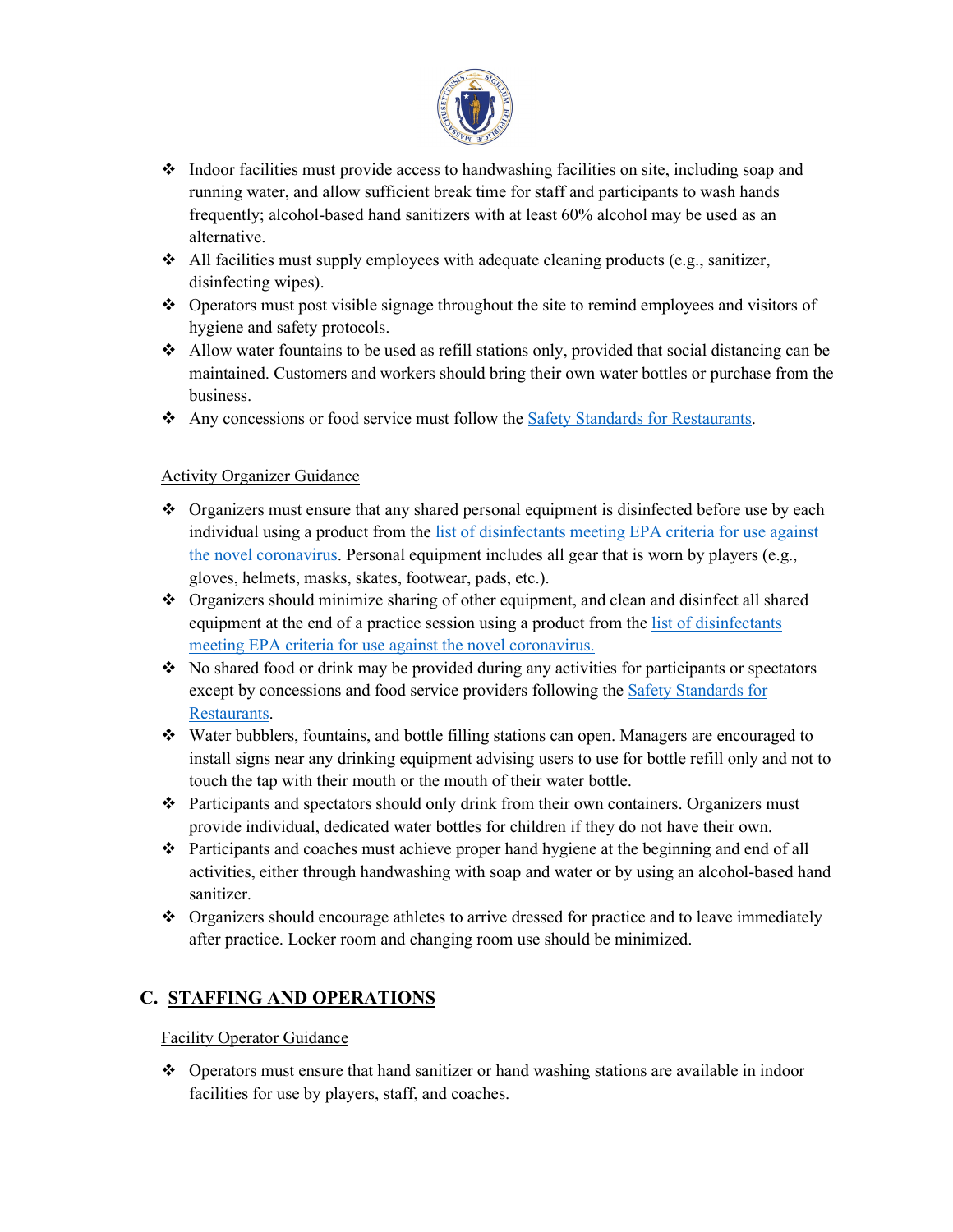

- $\triangleleft$  All high touch surface areas must be cleaned at the end of each activity.
- Operators should work with Activity Organizers to stagger activity start and end times or to put in place other protocols to limit contact between all visitors as much as possible. This also allows for more time to clean the facility between users. Operators must have daily schedules prepared in advance.
- Operators of indoor facilities shall establish traffic patterns (one-way flow, designated exits and entrances where possible), and limit capacity to maintain social distancing for the facility, including any restrooms and locker rooms. If social distancing cannot be maintained, spectators should be asked to wait outside.
- $\div$  Operators should log all persons (name and phone number or name and email address) who come in contact with facility to facilitate contact tracing, including staff, participants, and spectators.
- $\triangle$  Operators must post notice to employees, workers, and participants of important health information and relevant safety measures as outlined in government guidelines.
- Encourage workers who test positive for COVID-19 to disclose to the workplace employer for purposes of cleaning / disinfecting and contact tracing. If the employer is notified of a positive case at the workplace, the employer shall notify the Local Board of Health (LBOH) in the city or town where the workplace is located and assist the LBOH as reasonably requested to advise likely contacts to isolate and self-quarantine. Testing of other workers may be recommended consistent with guidance and / or at the request of the LBOH.
- $\triangle$  Employers should take measures to ensure employees comply with all State-issued rules concerning out of state travel for any employer-paid or employer-reimbursed travel.

## Activity Organizer Guidance

- $\div$  To participate or attend, organizers should ensure that participants, volunteers, coaches, and spectators must show no signs or symptoms of COVID-19 for 14 days. Current list of symptoms is available from the [CDC.](https://www.cdc.gov/coronavirus/2019-ncov/symptoms-testing/symptoms.html)
- $\div$  If any individual develops symptoms of COVID-19 during the activity, they should promptly inform organizers and must be removed from the activity and instructed to return home.
- Organizers of activities are responsible for following all guidelines and creating a safe environment for participants.
- Organizers must educate all participants and spectators on the applicable protocols for the relevant activity, protocols for entering/leaving the facility, and any other hygiene requirements.
- $\bullet$  Organizers in coordination with Facility Operators must ensure that hand sanitizer is available to all players.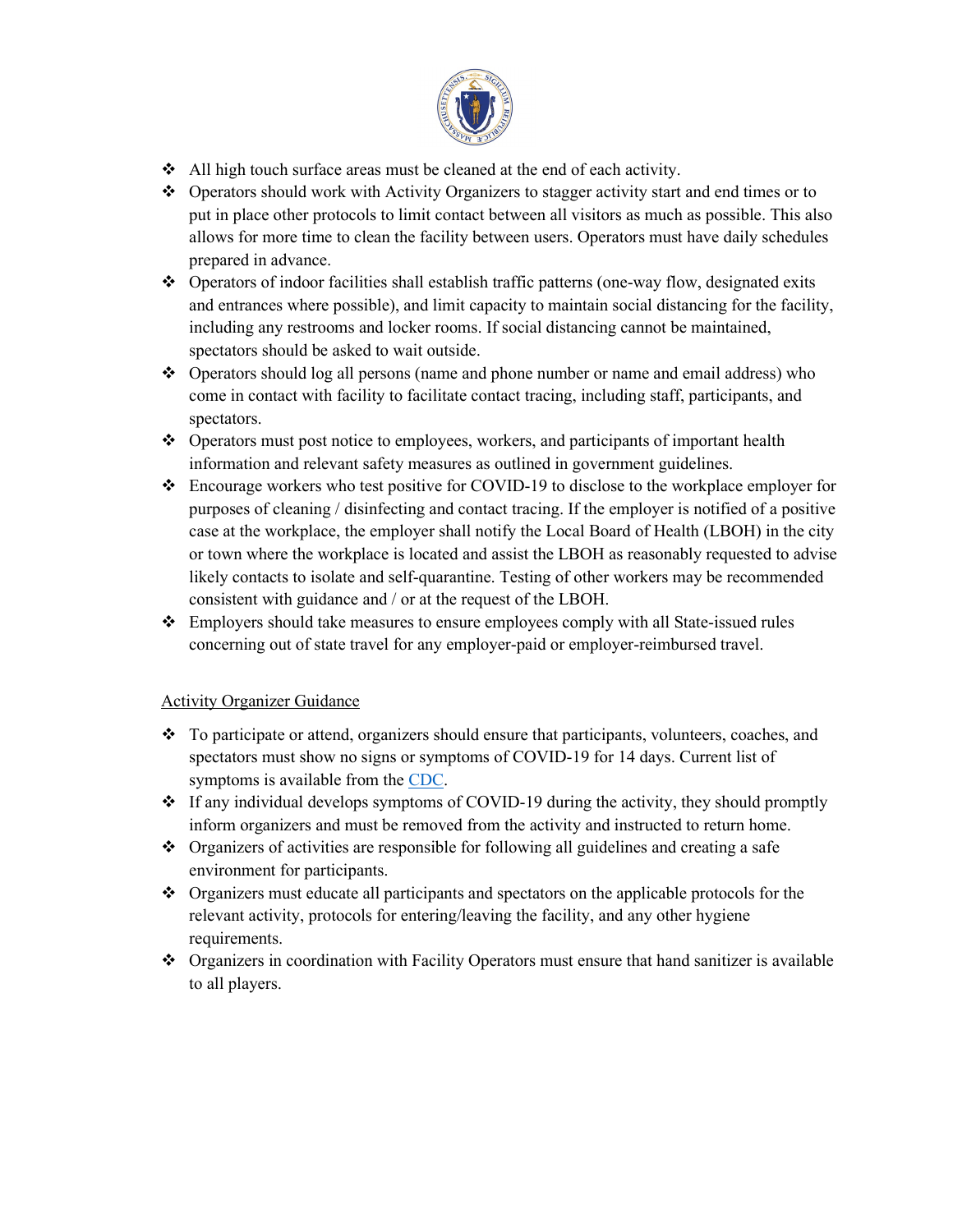

# **D. CLEANING AND DISINFECTING**

## Facility Operator Guidance

- $\div$  Restrooms facilities shall be cleaned and disinfected in accordance with Centers for Disease Control guidance and best practices linked here: *[EEA COVID-19 Outdoor Recreation Facility](https://www.mass.gov/doc/eea-covid-19-cleaning-of-restrooms-best-practices-5-18-20/download)  [Restroom Cleaning Best Practices](https://www.mass.gov/doc/eea-covid-19-cleaning-of-restrooms-best-practices-5-18-20/download)*
- $\triangleleft$  Keep cleaning logs that include date, time, and scope of cleaning.
- \* Conduct frequent disinfecting of heavy transit areas and high-touch surfaces (e.g., doorknobs, handrails, bathrooms).
- $\bullet$  In event of a positive case, shut down site for a deep cleaning and disinfecting of the workplace in accordance with current guidance.

## Activity Organizer Guidance

- Organizers should disinfect any shared equipment before and after every clinic, practice, and game.
- Organizers should assess the cleanliness and disinfection protocols being employed at the facility they are using for athletic activity. If cleanliness is low, or any other concerns arise, organizer should immediately stop any ongoing athletic activity until such time as operator can show that conditions have been brought up to the standards outlined in this guidance.
- Organizers should understand the cleaning and disinfection protocols employed at the facility they are using and should raise any issues to the operator or Local Board of Health.